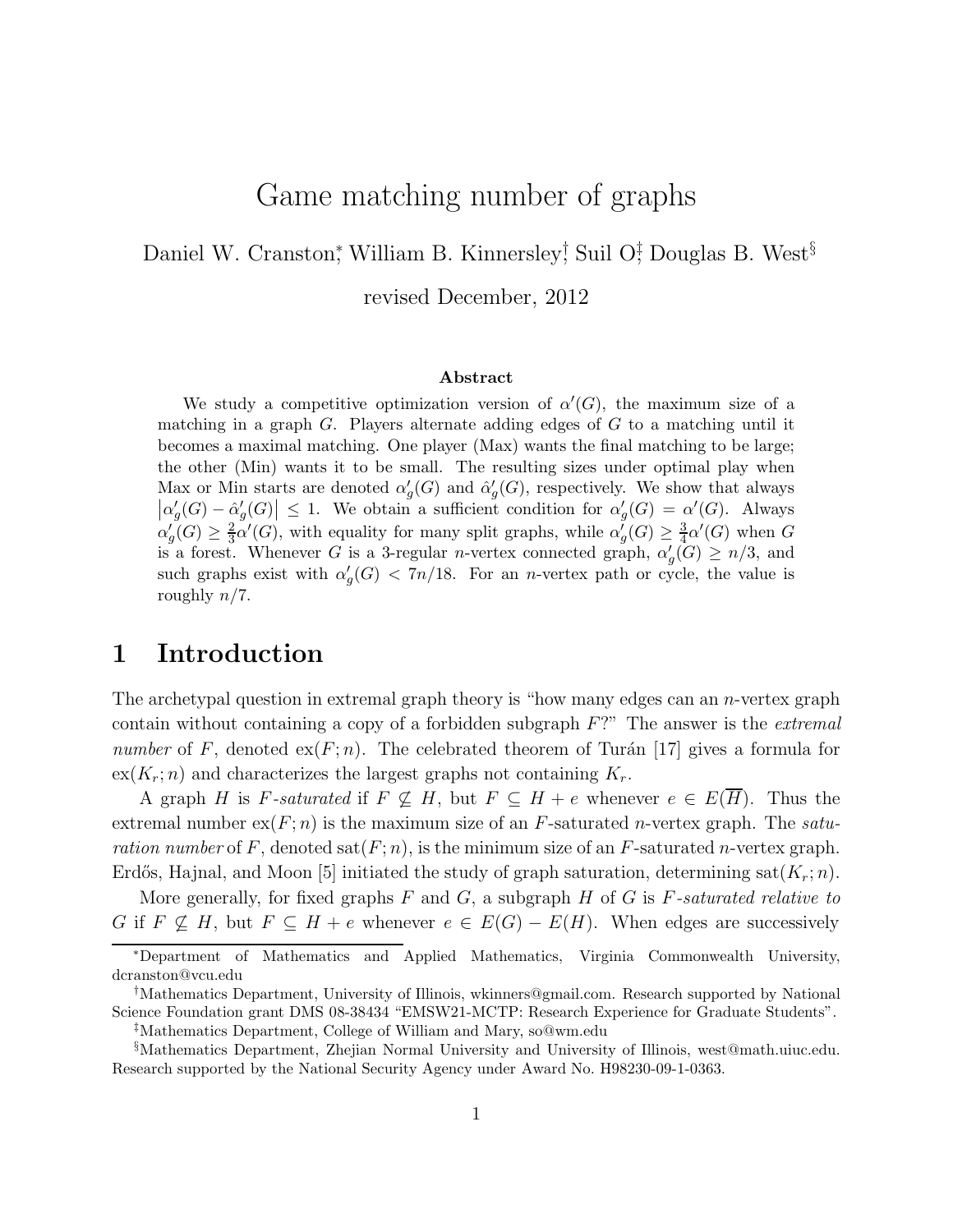added to H to reach a subgraph that is  $F$ -saturated relative to  $G$ , the final number of edges is between the minimum and maximum sizes of such subgraphs. When the edges are chosen by two players with opposing objectives, we obtain a natural game.

Definition 1.1. The F*-saturation game* on a graph G is played by two players, Max and Min. The players jointly construct a subgraph  $H$  of  $G$  by alternately adding edges of  $G$ to H without completing a copy of F. The game ends when H is  $F$ -saturated relative to G. Max aims to maximize the length of the game, while Min aims to minimize it. The *game* F*-saturation number* of G is the length of the game under optimal play, denoted by  $\text{sat}_q(F, G)$  when Max starts and by  $\text{sat}_q(F, G)$  when Min starts.

The saturation game bears similarities to other games. In a *Maker-Breaker* game, the players choose edges of a graph  $G$  in turn. Maker wins by claiming the edges in a subgraph having a desired property  $\mathcal{P}$ ; Breaker wins by preventing this. For example, Hefetz, Krivelevich, Stojaković, and Szabó [9] studied Maker-Breaker games on  $K_n$  in which Maker seeks to build non-planar graphs, non-k-colorable graphs, or  $K_t$ -minors.

In a Maker-Breaker game, one may ask how quickly Maker can win. Breaker then acts like Max in the saturation game, aiming to prolong the game. Hefetz, Krivelevich, Stojaković, and Szabó [10] showed that on  $K_n$ , Maker can build a spanning cycle within  $n+2$  turns and can build a k-connected subgraph within  $(1+o(1))kn/2$  turns. Feldheim and Krivelevich [6] showed that Maker can build a given d-degenerate p-vertex graph within  $d^{11}2^{2d+7}p$  moves (when *n* is large relative to *d* and *p*).

Saturation games were introduced by Füredi, Reimer, and Seress [7]; they studied the value sat<sub>q</sub> $(K_3, K_n)$  as "a variant of Hajnal's triangle-free game". (In Hajnal's original "triangle-free game", the players try to avoid triangles, with the loser being the player forced to create one; see  $[4, 8, 12, 13, 15, 16]$ .) Since the F-saturation game always produces an F-saturated graph, trivially  $n-1 = \text{sat}(K_3; n) \leq \text{sat}_g(K_3, K_n) \leq \text{ex}(K_3; n) = \lfloor n^2/4 \rfloor$ . The lower bound on sat<sub>q</sub>(K<sub>3</sub>, K<sub>n</sub>) from [7] is  $\Omega(n \lg n)$ . An unpublished result of Erdős states  $n^2/5$  as an upper bound. Biró, Horn, and Wildstrom [2] improved the leading coefficient in the upper bound, but the correct order of growth remains unknown.

In this paper, we study the  $P_3$ -saturation game. The  $P_3$ -saturated subgraphs of G are the maximal matchings in  $G$ , so we call  $\text{sat}_g(P_3, G)$  the *game matching number of*  $G$ . With  $\alpha'(G)$  denoting the maximum size of a matching in G (the *matching number*), we let  $\alpha'$  $'_g(G)$ and  $\hat{\alpha}'_c$ g (G) denote the sizes of the matchings produced under optimal play in the *Max-start game* (where Max plays first) and in the *Min-start game* (where Min plays first), respectively.

The outcome of an F-saturation game may depend heavily on which player starts. For example, if G arises from  $K_{1,k}$  by subdividing one edge, then  $\text{sat}_g(G, 2K_2) = k$ , but  $\text{sat}_q(G, 2K_2) = 2$ . The special case of game matching  $(F = P_3)$  is much better behaved; the main result of Section 2 states that always  $\left| \alpha'_{\xi} \right|$  $\iota_g'(G) - \hat{\alpha}_g'$  $\left| \mathcal{G}_{g}(G) \right| \leq 1$ . The proof involves also proving  $\alpha'$  $\alpha'_g(H) \leq \alpha'_g$  $'_{g}(G)$  and  $\hat{\alpha}'_{g}$  $G'_g(H) \leq \hat{\alpha}'_g$  $G<sub>g</sub>(G)$  when H is an induced subgraph of G.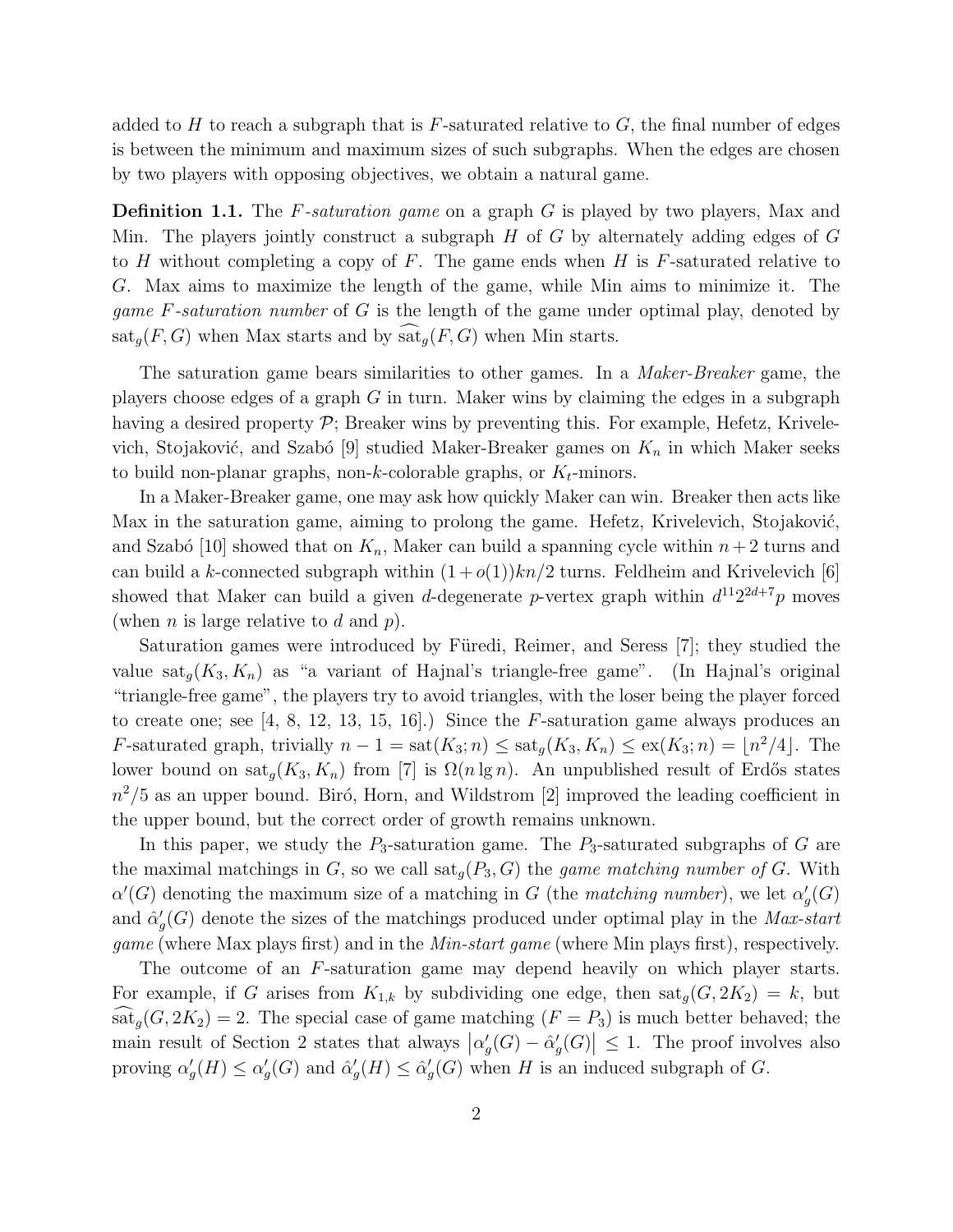Section 3 examines the relationship between  $\alpha'$  $g'(G)$  and  $\alpha'(G)$ . We obtain a sufficient condition for  $\alpha'$  $g'_{g}(G) = \alpha'(G)$ ; it is somewhat technical but is preserved by taking the cartesian product with any other graph. We also prove  $\alpha'$  $G'_g(G) \geq \frac{2}{3}$  $\frac{2}{3}\alpha'(G)$  for all G. This inequality is sharp; equality holds for many split graphs (a graph is a *split graph* if its vertex set can be partitioned into a clique and an independent set). We also show that the maximum number of edges in an *n*-vertex graph such that  $\alpha'(G) = 3k$  and  $\alpha'$  $g'_{g}(G) = 2k$  is  $\binom{3k}{2}$  $\binom{3k}{2} + 3k(n-3k)$ when  $n \geq 6k$ . Finally, we prove the general upper bound  $\hat{\alpha}'_c$  $G'_g(G) \leq \frac{3}{2}$  $\frac{3}{2}\mu(G)$ , where  $\mu(G)$  is the minimum size of a maximal matching in G.

In Section 4, we restrict our attention to forests, where the lower bound in terms of  $\alpha'(G)$ can be improved. When G is a forest,  $\alpha'$  $'_{g}(G) \geq \frac{3}{4}$  $\frac{3}{4}\alpha'(G)$ , which is sharp (equality holds for the "comb" obtained by adding a pendant edge at each vertex of the path  $P_{4k}$ ). We also prove that  $\hat{\alpha}'_c$  $g'(F) \leq \alpha'_g$  $g'(F)$  when F is a forest, which means that there is no advantage in starting second or skipping a turn. A closely related result is that adding a star component to a forest increases both parameters by 1.

Finally, in Section 5 we consider graphs with small maximum degree. We show that optimal play on the *n*-vertex path  $P_n$  produces a maximal matching of size differing from  $n/7$  by less than 3. Note also that the outcome on  $C_n$  is greater by 1 than the outcome on  $P_{n-2}$  with the other player starting. For a connected 3-regular *n*-vertex graph G, we prove that always  $\alpha'$  $g'(G) \geq n/3$ , and we construct such graphs with  $\alpha'_{g'}$  $g'_{g}(G) < 7n/18$ . There are disconnected 3-regular graphs with  $\alpha'$  $G_{g}(G) \leq 3n/8.$ 

#### 2 Max-start vs. Min-start

Our primary goal in this section is to determine the positive integer pairs  $(r, s)$  that are realizable as  $(\alpha'_c)$  $'_{g}(G), \hat{\alpha}'_{g}$  $g'(G)$  for some graph G. We show first that all pairs with  $|r - s| \leq 1$ are realizable (except  $(1, 2)$ ). The main result is then that these are the only such pairs; in other words, the choice of the starting player makes little difference. As part of the proof, we will show also that vertex deletion cannot increase  $\alpha'$  $'_{g}$  or  $\hat{\alpha}'_{g}$ ,<br>g•

We state explicitly the special case for game matching of the trivial upper and lower bounds for game saturation:  $\alpha'$  $G'_g(G)$  and  $\hat{\alpha}'_g$  $g'(G)$  are bounded above by  $\alpha'(G)$  and bounded below by  $\mu(G)$ , the minimum size of a maximal matching in G.

**Proposition 2.1.** *A pair*  $(r, s)$  *of positive integers is realizable as*  $(\alpha_s^{\prime})$  $'_{g}(G), \hat{\alpha}'_{g}$ g (G)) *for some graph* G if  $|r - s| \leq 1$  (except for  $(r, s) = (1, 2)$ ), and G may be required to be connected.

*Proof.* If Min cannot move without leaving another move, then the same is true for a first move by Max, so  $(1, 2)$  is not realizable. The complete graph  $K_{2r}$  realizes  $(r, r)$ . To realize  $(r, r - 1)$ , add a pendant vertex to  $K_{2r-1}$ .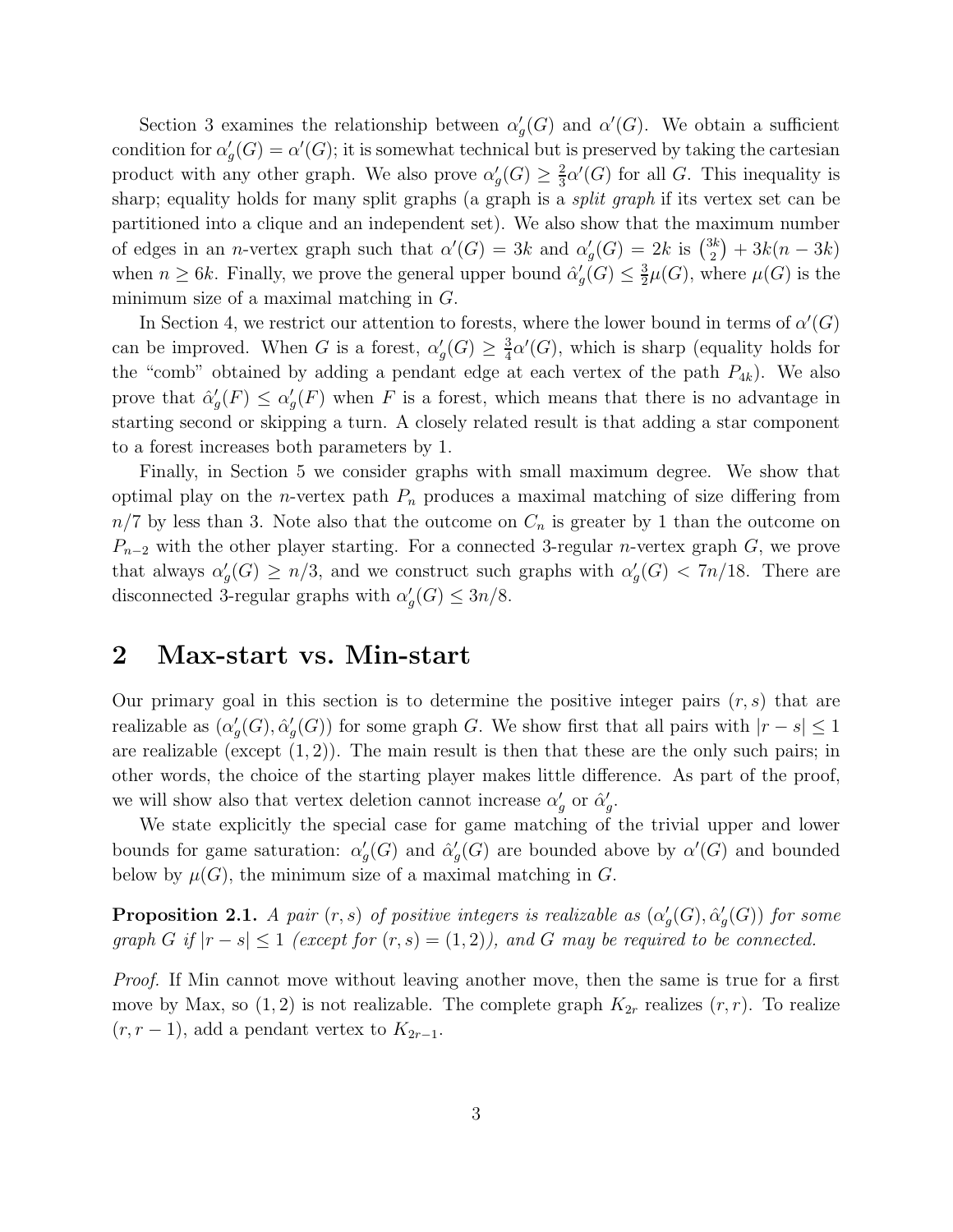To realize  $(r, r + 1)$ , we present a graph G and give strategies for the second player to ensure  $\alpha'_{\alpha}$  $g'_{g}(G) \leq r$  and  $\hat{\alpha}'_{g}$  $g'_{g}(G) \geq r+1$ . These values are optimal, because in each case we will have  $\alpha'$  $\mu'_g(G) \geq \mu(G) = r$  and  $\hat{\alpha}'_g$  $G'_g(G) \le \alpha'(G) = r + 1.$ 

To realize  $(2k, 2k+1)$ , take  $K_{4k+2}$  and discard a perfect matching. When  $k = 1$ , the graph after the first move is always  $K_{1,1,2}$ ; Min moving next can prevent a third move, while Max moving next can guarantee a third move. For  $k \geq 2$ , any move by the first player joins endpoints of two deleted edges, and the second player can play the edge joining the other two endpoints of those edges to reach the same situation in a smaller graph.

To realize  $(2k-1, 2k)$  for  $k \geq 2$ , take  $2K_{2k}$ , delete one edge from each component, creating four *special* vertices, and restore regularity by adding a different pair of edges on the special vertices. If Min makes a first move involving a special vertex, then Max can move to leave  $2K_{2k-2}$ . If Max makes a first move involving a special vertex, then Min can move to leave  $K_{2k-3} + K_{2k-1}$  (we use "+" to denote disjoint union). A first move not involving a special vertex can be mirrored on the vertices of the other large clique to reach the same situation in a smaller graph, except that when  $k = 2$  such a first move by Max can be answered by Min to leave  $P_3 + K_1$ . П

The pathology  $\alpha'$  $G'_g(G) < \hat{\alpha}'_g$  $g'_{g}(G)$  cannot occur when G is a forest; we prove this in Section 4. Meanwhile, we begin the proof of the general bounds  $\alpha'$  $G'_g(G) - \hat{\alpha}^{\prime}_g$  $g'(G)| \leq 1$  with a simple observation that will also be useful in other contexts.

**Proposition 2.2.** *If uv is an edge in a graph*  $G$ *, then*  $\alpha'$  $g'_g(G) \geq 1 + \hat{\alpha}_g'$  $\mathcal{G}_g^{\prime}(G - \{u, v\}), \ with$ *equality if and only if uv is an optimal first move for Max on G. Likewise,*  $\hat{\alpha}'$  $'_{g}(G) \leq 1 +$  $\alpha'_{c}$  $g_{g}'(G - \{u, v\})$ , with equality if and only if  $uv$  is an optimal first move for Min on  $G$ .

*Proof.* The right side of each claimed inequality is the result under optimal play after uv is played as the first move. The first player does at least as well as this, with equality (by definition) if and only if uv is an optimal first move.  $\blacksquare$ 

We facilitate the inductive proof of  $|\alpha\rangle$  $\iota_g'(G) - \hat{\alpha}_g'$  $g'_{g}(G)| \leq 1$  by proving simultaneously that both game matching numbers are monotone under the deletion of vertices.

Theorem 2.3. *If* G *is a graph, and* v *is a vertex in* G*, then*  $(1)$   $\alpha'$  $G'_g(G) - \hat{\alpha}'_g$  $g'(G)| \leq 1$ , and *(2)* α ′  $\mu_g^{\check\prime}(G)\geq \alpha_g^{\check\prime}$  $\sum_{g}^{r}(G-v)$  and  $\hat{\alpha}'_{g}$  $G'_g(G) \geq \hat{\alpha}'_g$  $G'_{g}(G-v).$ 

*Proof.* We prove both statements simultaneously by induction on  $|V(G)|$ . They hold by inspection for  $|V(G)| \leq 2$ , so consider larger G.

Step 1: *If (1) and (2) hold for smaller graphs, then (2) holds for* G*.* First consider  $\alpha'_{\epsilon}$  $g'_{g}(G)$ . Let  $H = G - v$ , and let xy be an optimal first move in the Max-start game on H.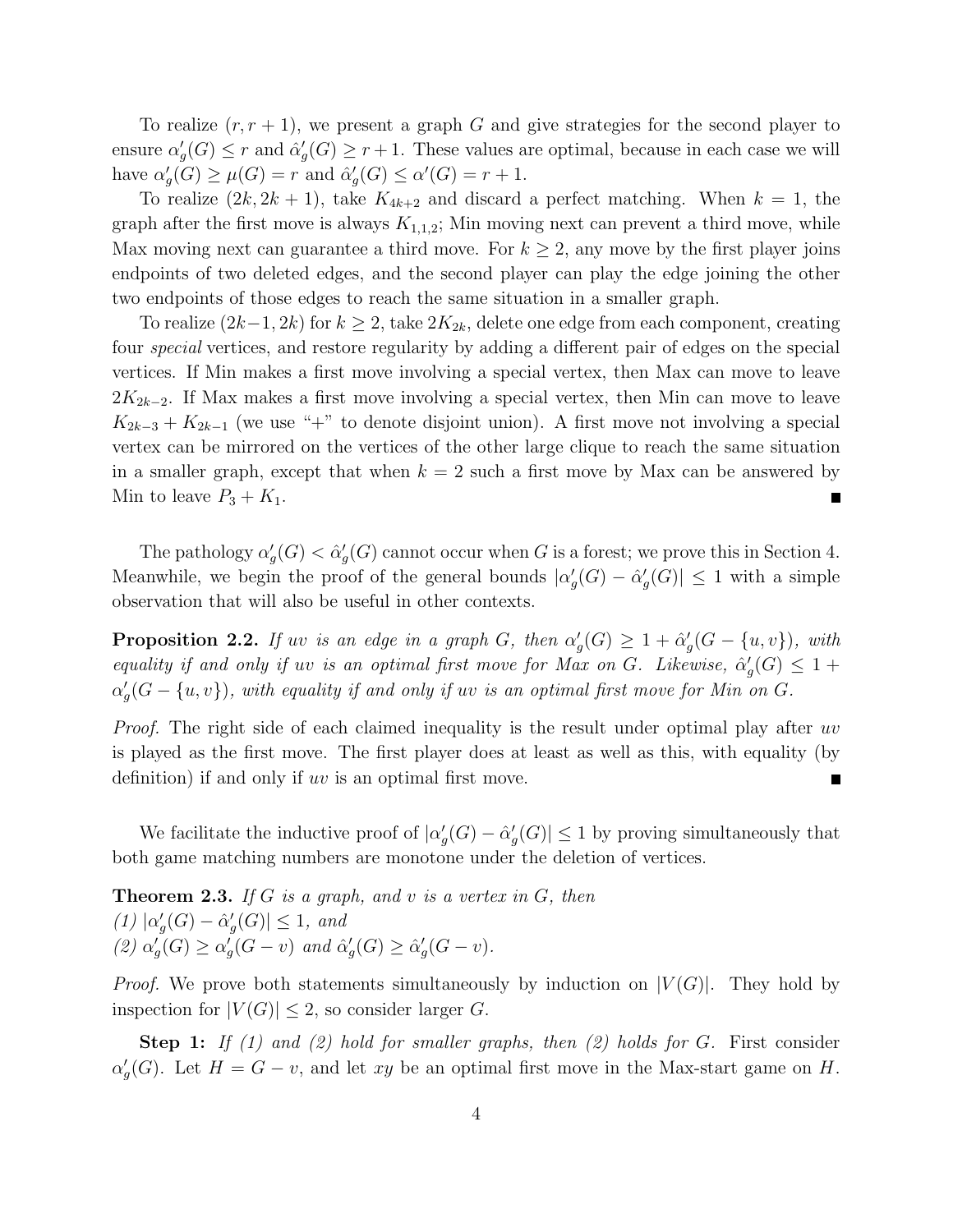Let  $H' = H - \{x, y\}$  and  $G' = G - \{x, y\}$ . By Proposition 2.2,  $\alpha'$  $g'_g(H) = 1 + \hat{\alpha}_g'$  $'_{g}(H')$  and  $\alpha'_{\epsilon}$  $G'_g(G) \geq 1 + \hat{\alpha}'_g$  $g'_{g}(G')$ . Since  $H' = G' - v$ , applying (2) for G' yields

$$
\alpha_g'(G) \ge 1 + \hat{\alpha}_g'(G') \ge 1 + \hat{\alpha}_g'(H') = \alpha_g'(H).
$$

Now consider  $\hat{\alpha}'_c$  $g'_{g}(G)$ , with again  $H = G - v$ . Let xy be an optimal first move in the Min-start game on G (not on H!), and let  $G' = G - \{x, y\}.$ 

If  $v \notin \{x, y\}$ , then let  $H' = H - \{x, y\}$ ; here  $H' = G' - v$ . If  $v = x$ , and y has a neighbor z in H, then let  $H' = H - \{y, z\}$ ; here  $H' = G' - z$ . In both cases, applying optimality of xy for the first move on  $G$ , statement (2) for  $G'$ , and Proposition 2.2 for  $H$  yields

$$
\hat{\alpha}_g'(G)=1+\alpha_g'(G')\geq 1+\alpha_g'(H')\geq \hat{\alpha}_g'(H).
$$

By symmetry in x and y, the only remaining case is  $v = x$  with y isolated in H. Here the irrelevance of isolated vertices and  $(1)$  for H yield

$$
\hat{\alpha}'_g(G) = 1 + \alpha'_g(G') = 1 + \alpha'_g(H - y) = 1 + \alpha'_g(H) \ge \hat{\alpha}'_g(H).
$$

**Step 2:** *If (2) holds for G (and smaller graphs), then (1) holds for G*. To prove  $\hat{\alpha}'_c$  $\mathcal{G}_g(G) \leq$  $1+\alpha'$  $g'_{g}(G)$ , let uv be an optimal first move in the Min-start game on G, and let  $G' = G - \{u, v\}.$ Applying (2) to both  $G - v$  and G yields

$$
\hat{\alpha}'_g(G) = 1 + \alpha'_g(G') \le 1 + \alpha'_g(G - v) \le 1 + \alpha'_g(G).
$$

The inequality  $\alpha'$  $G'_g(G) \leq 1 + \hat{\alpha}'_g$  $G_g(G)$  follows by the same computation with  $\alpha'_g$  $'_{g}$  and  $\hat{\alpha}'_{g}$  $_{g}^{\prime}$  exchanged, where uv an optimal first move in the Max-start game on  $G$ .

As a corollary, we obtain the following result:

Corollary 2.4. *If* v *is a vertex in a graph*  $G$ *, then*  $\alpha'$  $\alpha'_g(G) \geq \alpha'_g$  $\alpha'_g(G - v) \geq \alpha'_g$  $g'_{g}(G) - 2$  *and*  $\hat{\alpha}'_c$  $G'_g(G) \geq \hat{\alpha}'_g$  $\alpha'_g(G - v) \geq \hat{\alpha}'_g$  $g'_{g}(G) - 2$ , and the bounds are sharp.

*Proof.* Theorem 2.3 yields the upper bounds for  $G - v$ , with equality when v is isolated.

The lower bounds hold (strictly) when v is isolated, so we may assume that v has a neighbor u. By Proposition 2.2 and Theorem 2.3(1),  $\hat{\alpha}'_c$  $g'(G) \leq 1 + \alpha'_g$  $\mathcal{L}_g'(G - \{u, v\}) \leq 2 +$  $\hat{\alpha}'_c$  $g'_{g}(G - \{u, v\})$ , and then  $\hat{\alpha}'_{g}$  $G'_g(G - v) \geq \hat{\alpha}'_g$  $\alpha'_g(G - \{u, v\}) \geq \alpha'_g$  $g'_{g}(G) - 2$  by Theorem 2.3(2). For the other inequality, Proposition 2.2 and Theorem 2.3 yield  $\alpha'$  $\alpha'_g(G - v) \geq \alpha'_g$  $\mathcal{G}'_g(G - \{u, v\}) \ge$  $\hat{\alpha}'_{\epsilon}$  $\alpha'_g(G)-1\geq \alpha'_g$  $G'_{g}(G) - 2.$ 

For sharpness of the lower bounds, let  $G = rK_2 + C_6$  with  $r \geq 1$ , and let v be a vertex of an isolated edge. Since  $\alpha'$  $g'_g(C_6) = 2 < 3 = \hat{\alpha}'_g$  $g'(C_6)$ , neither player wants to play on the 6-cycle. When r is odd, the first player will have to play on the 6-cycle in  $G - v$ ; when r is even, it will be the second player. Hence  $\alpha'$  $g'_{g}(G - v) = r + 1 = \alpha'_{g}$  $g'_{g}(G) - 2$  when r is odd, and  $\hat{\alpha}'_c$  $g'_{g}(G - v) = r + 1 = \hat{\alpha}'_{g}$  $g'_{g}(G) - 2$  when r is even.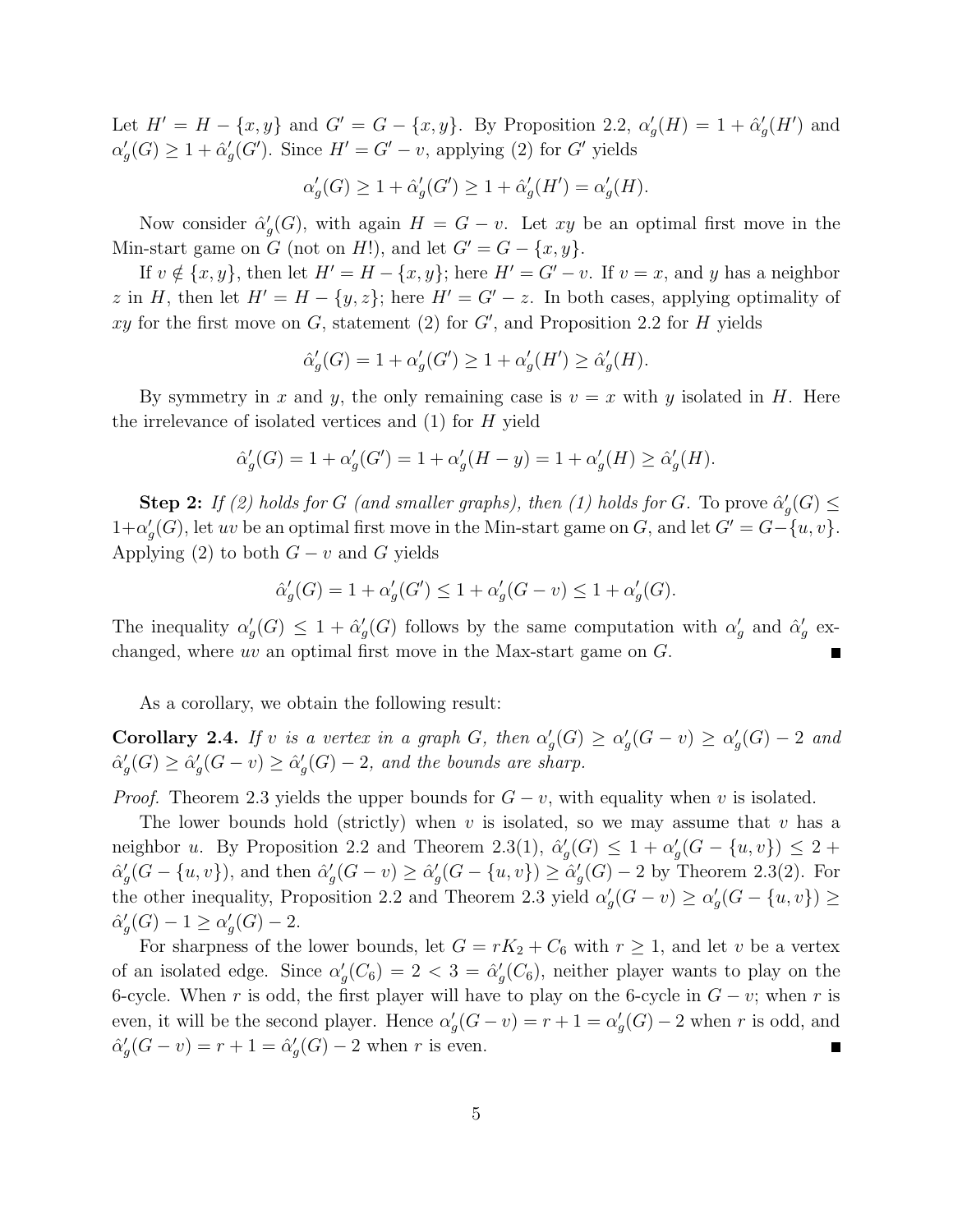#### 3 Relation to Matching Number

We next study the relationship between the game matching number and the ordinary matching number. Although generally  $\alpha'$  $g'_{g}(G) < \alpha'(G)$ , there is a condition sufficient for equality.

**Theorem 3.1.** *Fix an n-vertex graph* G and a maximum matching M in G. If  $uv \in E(G)$  $\text{implies } u'v' \in E(G) \text{ whenever } uu', vv' \in M, \text{ then } \alpha'$  $G'_g(G) = \hat{\alpha}'_g$  $G'_{g}(G) = \alpha'(G).$ 

*Proof.* Both claims hold by inspection when  $n \leq 4$ ; we proceed by induction on n.

Since neither  $\alpha'$  $G_g^{\prime}(G)$  nor  $\hat{\alpha}^{\prime}_g$  $g'_{g}(G)$  can exceed  $\alpha'(G)$ , we need only give strategies for Max. Let uv be the first edge played, and let  $G' = G - \{u, v\}$ . If  $uv \in M$ , then  $\alpha'(G') = \alpha'(G) - 1$ , and  $M - \{uv\}$  satisfies the hypothesis for  $G'$ , so the induction hypothesis applies.

Hence in the Max-start game it suffices to choose  $uv \in M$ , and in the Min-start game we may assume  $uv \notin M$ . If u and v are not both covered by M, then  $\alpha'(G') = \alpha'(G) - 1$  (or G would have a larger matching); again the induction hypothesis applies.

In the remaining case, there exist  $uu', vv' \in M$ . By hypothesis,  $u'v' \in E(G)$ ; Max responds by playing  $u'v'$ . Now  $G - \{u, v, u', v'\}$  satisfies the hypothesis (using  $M - \{uu', vv'\}$ ), so the induction hypothesis yields  $\hat{\alpha}'_c$  $G'_g(G) \geq 2 + \hat{\alpha}'_g$  $g'_{g}(G - \{u, v, u', v'\}) = 2 + \alpha'(G) - 2.$  $\blacksquare$ 

The property we require of  $G$  in Theorem 3.1 is restrictive, but if  $G$  has a perfect matching M satisfying the hypothesis of Theorem 3.1, then so does the cartesian product  $G \Box H$ , for any graph H (using the perfect matching in  $G \square H$  formed by the copies of M). For example:

**Corollary 3.2.** For  $r \geq 1$  and any graph H, Max can force a perfect matching in  $K_{r,r} \square H$ , *no matter who plays first.*

Theorem 3.1 does not allow Max to force a perfect matching in all cartesian products that have perfect matchings.

**Example 3.3.** Let G be the "paw", obtained from a triangle with vertex set  $u, v, w$  by adding one vertex x with neighbor w. In  $G \square P_3$ , where  $P_3$  is the path with vertices  $a, b, c$  in order, Max cannot force a perfect matching no matter who starts. Min can start by playing the edge joining  $(w, a)$  and  $(v, a)$ , threatening to isolate  $(u, a)$  or  $(x, a)$ . Max cannot prevent Min from isolating one of these vertices on the next turn. Similar analysis applies to the Max-start game on  $G \square P_3$  and to both games on  $G \square G$ .

Next we consider how small  $\alpha'$  $g'(G)$  can be in terms of  $\alpha'(G)$ ; we prove a general lower bound and show that it is sharp. A *round* of play consists of a move by Max followed by a move by Min. We call  $G - \bigcup_{i=1}^{k} \{u_i, v_i\}$  the *residual graph* after edges  $u_1v_1, \ldots, u_kv_k$  are played in the matching game on G.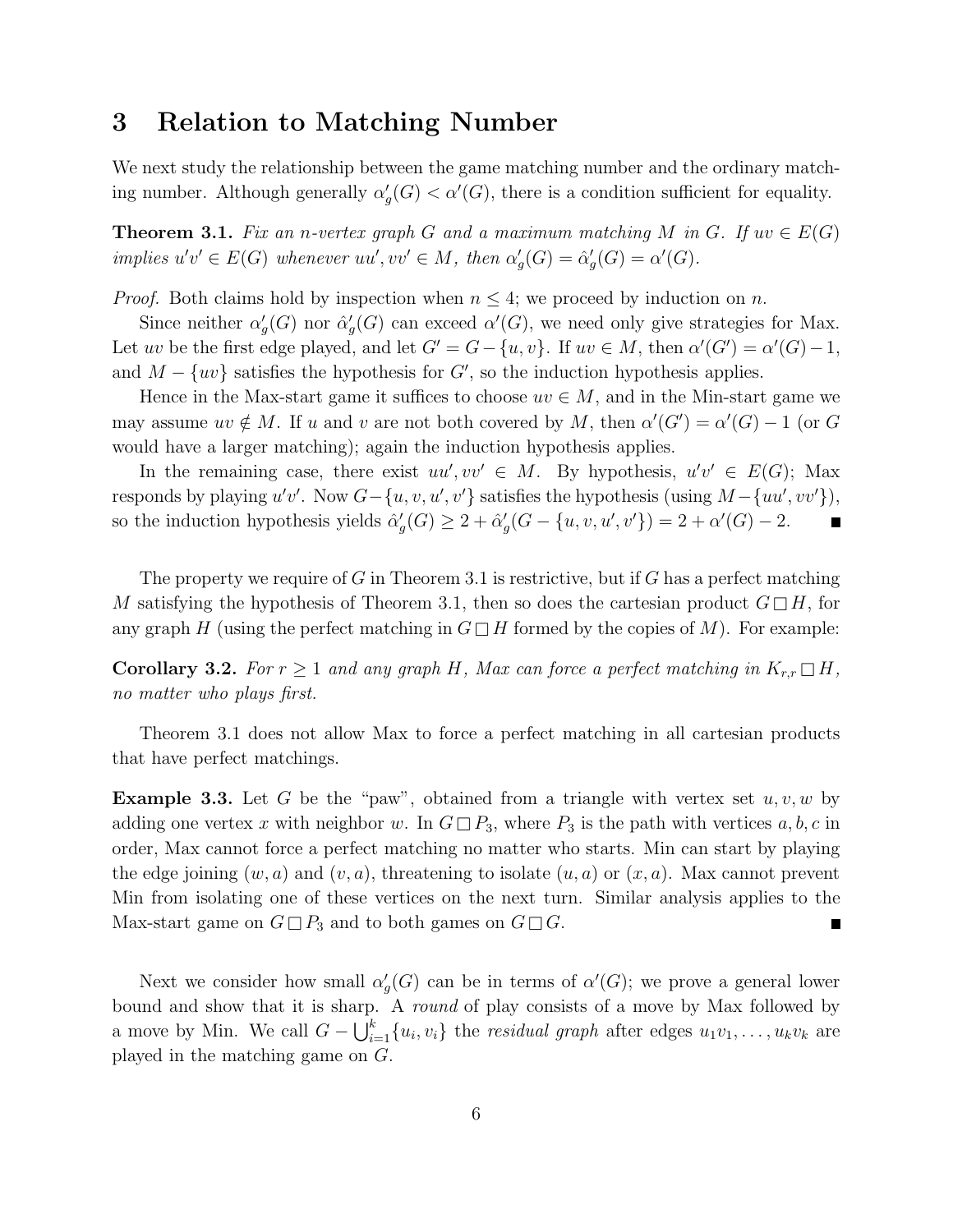Theorem 3.4.  $\alpha'$  $'_{g}(G) \geq \frac{2}{3}$  $\frac{2}{3}\alpha'(G)$  *for every graph G*.

*Proof.* As long as an edge remains, Max plays an edge belonging to a maximum matching; this reduces the matching number by 1. When  $\alpha'(G) \geq 3$ , the edge played by Min in response is incident to at most two edges of a maximum matching and hence reduces the matching number (of the residual graph) by at most 2. Hence a round reduces  $\alpha'$  by at most 3 while adding 2 to the number of edges played. When  $\alpha'(G) = 2$  and Max starts, two more edges will be played. ٠

Before proving that Theorem 3.4 is sharp, we pause to show that Min has a similar strategy using a small maximal matching to place an upper bound on the outcome.

#### Theorem 3.5.  $\alpha'$  $\alpha'_g(G)-1\leq \hat{\alpha}'_g$  $G'_g(G) \leq \frac{3}{2}$  $\frac{3}{2}\mu(G)$  for every graph G.

*Proof.* Let T be the set of  $2\mu(G)$  vertices covered by a smallest maximal matching M. Min plays in  $M$  when possible, using two vertices of  $T$ . Max plays some edge, which uses at least one vertex of T. This continues for k rounds, where  $k \geq \mu(G)/2$ , using at least 3k vertices of T and making  $2k$  moves, after which no edges remain in M. Subsequently, at most  $2\mu(G) - 3k$  moves remain, since each move uses a vertex of T. Hence the total number of moves played is at most  $2\mu(G) - k$ , which is at most  $\frac{3}{2}\mu(G)$ . П

Sharpness of Theorem 3.4 is shown by  $rP_4$  with r even; Max can guarantee that at least half of the components contribute two edges. Next we consider sharpness of Theorem 3.4. A *split graph* is a graph whose vertex set can be partitioned into a clique and an independent set. We present a Min strategy for the matching game on split graphs. On many split graphs, this strategy achieves equality in Theorem 3.4.

**Proposition 3.6.** Let G be a split graph. If  $V(G) = S \cup T$ , with S an independent set and T *a clique, then*  $\alpha'$  $\frac{1}{g}(G) \leq \left[\frac{2}{3}\right]$  $\frac{2}{3}$ |T||.

*Proof.* On each turn, Min plays an edge joining two vertices of T if possible, and any legal move otherwise. By the choice of S and T, every edge in G has at least one endpoint in  $T$ . Thus each move by Max covers at least one vertex of  $T$ , and each move by Min covers two vertices of T while two remain. Thus each round increases the size of the matching by 2 and decreases  $|T|$  by at least 3, until at most two vertices remain in T; the small cases are then checked explicitly.

If a clique T contains an endpoint of every edge in G, then  $\alpha'(G) \leq |T|$ . If  $\alpha'(G) = |T|$ and  $|T| \equiv 0 \mod 3$ , then the lower bound in Proposition 3.6 matches the upper bound in Theorem 3.4. Thus equality holds in Theorem 3.4 for such split graphs. We can introduce all the edges joining the clique and the independent set, as in the next example.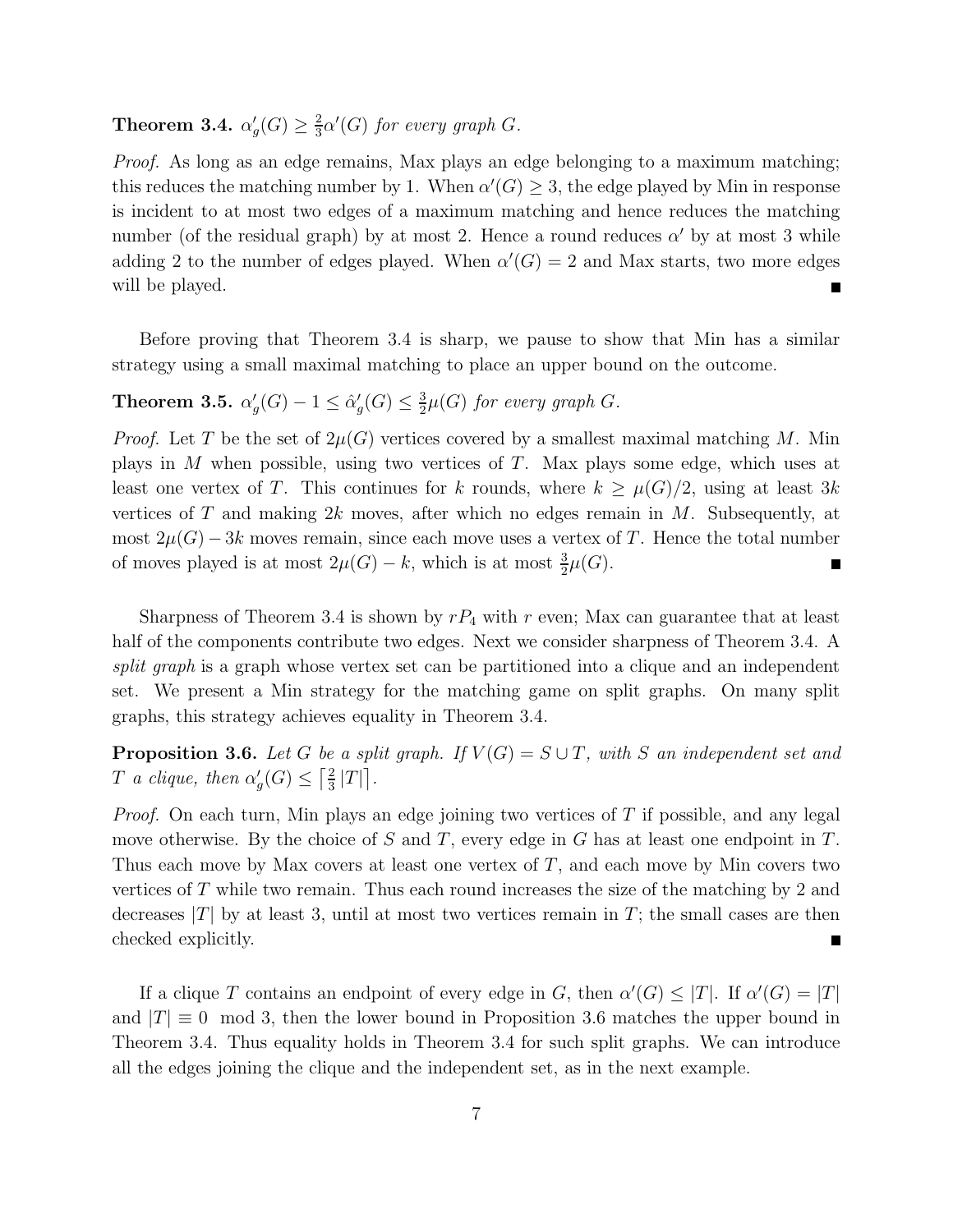**Example 3.7.** For  $k \ge 1$  and  $n \ge 6k$ , form G from  $K_n$  by deleting the edges of a complete subgraph with  $n-3k$  vertices; G is a split graph whose clique T has 3k vertices. Note that  $\alpha'(G) = 3k$  and  $\alpha'$  $g'_{g}(G) = 2k$ . In fact, also G is 3k-connected.

The graph in Example 3.7 has the most edges among *n*-vertex graphs such that  $\alpha'(G)$  $3k$  and  $\alpha'$  $g'_{g}(G) = 2k$ . To prove this, we need several lemmas about ordinary matching. The first is a special case of a more difficult result of Brandt [3]. The special case has a short, self-contained proof. Let  $\delta(G)$  denote the minimum vertex degree in G.

**Lemma 3.8.** *If* G *is an n-vertex graph, then*  $\alpha'(G) \ge \min\{|n/2|, \delta(G)\}.$ 

*Proof.* Let M be a maximum matching in G. Suppose that  $|M| < |n/2|$ , and let u and v be distinct vertices not covered by M. By the maximality of  $M$ , all neighbors of u or v are covered by M. If  $d(u) + d(v) > 2|M|$ , then at least three edges join some edge  $xy \in M$ to  $\{u, v\}$ . Now xy can be replaced with two edges from  $\{x, y\}$  to  $\{u, v\}$  to form a bigger matching. Hence  $d(u) + d(v) \leq 2|M|$ , and thus  $\alpha'(G) \geq \min\{d(u), d(v)\} \geq \delta(G)$ .

The next result was observed by Plummer [14].

**Lemma 3.9.** If G has n vertices, and  $\delta(G) \geq |n/2| + 1$ , then every edge of G lies in a *matching of size*  $\lfloor n/2 \rfloor$ *.* 

*Proof.* For  $uv \in E(G)$ , let  $G' = G - \{u, v\}$ . Since  $\delta(G') \geq \lfloor (n-2)/2 \rfloor$ , Lemma 3.8 implies  $\alpha'(G') \geq \lfloor (n-2)/2 \rfloor$ . Replace uv.

Lemma 3.10. *If* v *is a non-isolated vertex of a graph* G*, then some maximum matching in* G *contains an edge incident to* v*.*

*Proof.* When uv is an edge, a maximal matching must cover u or v. If it covers u and not v, then the edge covering u can be replaced with  $uv$ .

**Theorem 3.11.** *If* G *is an n-vertex graph with*  $\alpha'(G) = 3k$  *and*  $\alpha'$  $g'_{g}(G) = 2k$ , then  $|E(G)| \le$  $\binom{3k}{k}$  $\binom{3k}{2} + 3k(n-3k)$ .

*Proof.* We use induction on k. For  $k = 0$ , the claim is  $|E(G)| \leq 0$ , as required by  $\alpha'(G) = 0$ .

For  $k \geq 1$ , we seek an edge uv for Max to play such that  $\alpha'(G - \{u, v\}) = \alpha'(G) - 1$ and  $d(u) + d(v) \leq n - 1 + 3k$ ; call this a *good edge*. Playing a good edge eliminates at most  $n-2+3k$  edges from the residual graph. With  $n-2$  vertices remaining, the next move by Min eliminates at most  $2n - 7$  more edges.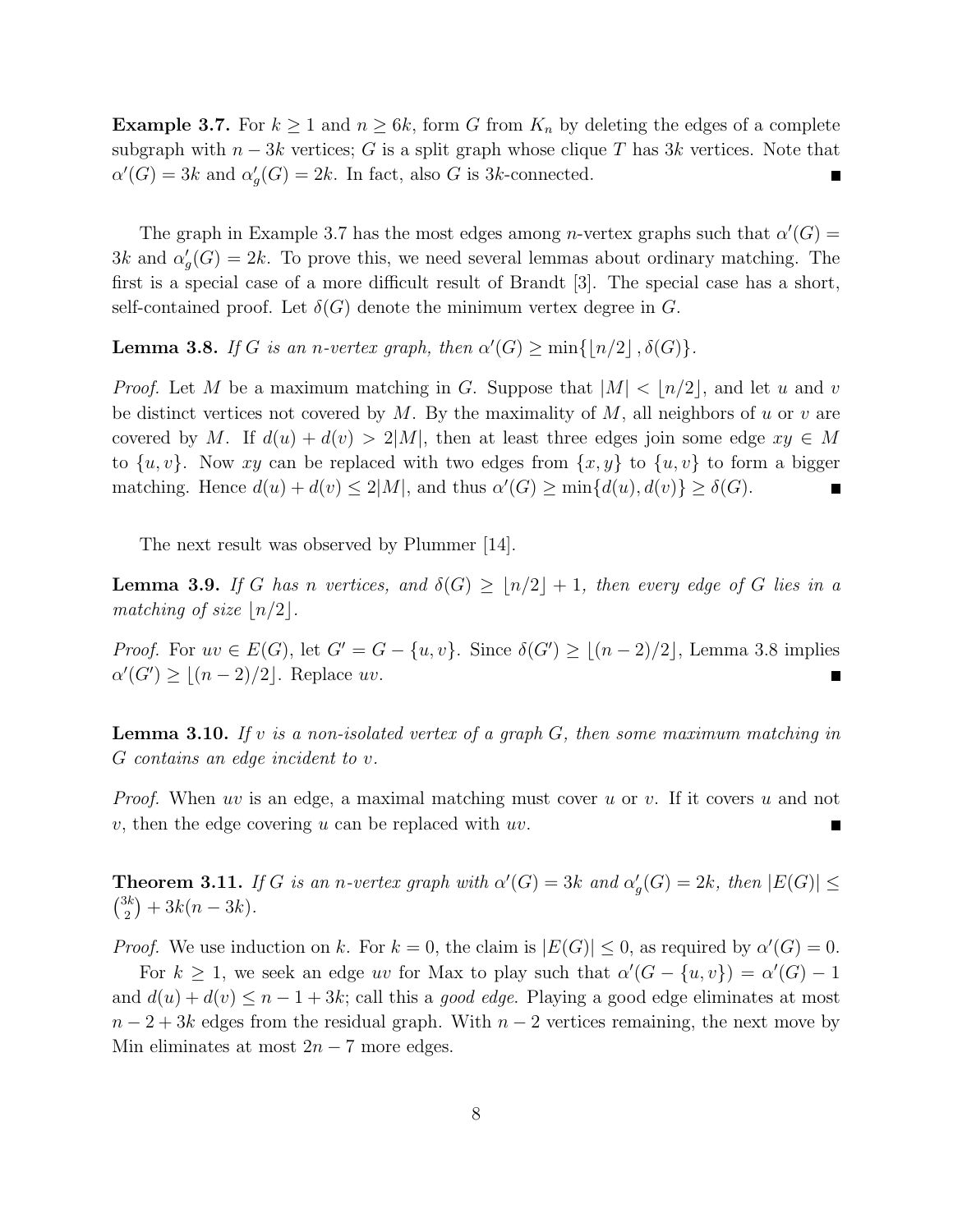Let  $G'$  be the residual graph after Max plays a good edge uv and Min then plays an optimal move. By Proposition 2.2,  $\alpha'$  $g'(G) \geq 2 + \alpha'_g$  $\iota_g'(G')$ , so  $\alpha'_g$  $g'_{g}(G') \leq 2k - 2$ . Playing uv reduces the matching number only by 1, and the move by Min reduces it by at most 2, so  $\alpha'(G') \geq 3k - 3$ . Now Theorem 3.4 yields  $\alpha'$  $g'(G') = 2k - 2$  and  $\alpha'(G') = 3k - 3$ . Thus the induction hypothesis applies to  $G'$ . Adding the edges of G not in  $G'$  yields

$$
|E(G)| \le |E(G')| + 3n + 3k - 9 \le {3(k-1) \choose 2} + 3(k-1)(n-4 - 3(k-1)) + 3n + 3k - 9
$$
  
= 
$$
\frac{(3k-3)(3k-4)}{2} + 9k - 6 + 3k(n-3k) = {3k \choose 2} + 3k(n-3k).
$$

In most cases,  $G$  has a good edge. We may assume that  $G$  has no isolated vertices, since discarding them does not affect the matching number, the game matching number, or the number of edges, and the edge bound for the smaller graph is less than what we allow for G. If  $\delta(G) \leq 3k$ , then let v be a vertex of minimum degree. Lemma 3.10 implies that some maximum matching contains an edge uv incident to v, and  $d(v) \leq 3k$  implies  $d(u) + d(v) \leq n - 1 + 3k$ . Hence uv is good.

If  $n \geq 6k + 2$ , then  $\lfloor n/2 \rfloor > 3k$ , and Lemma 3.8 implies  $\delta(G) \leq 3k$ . Since  $\alpha'(G) = 3k$ implies  $n \geq 6k$ , we may henceforth assume  $n \in \{6k, 6k+1\}$  and  $\delta(G) \geq 3k+1 = \lfloor n/2 \rfloor + 1$ .

Consider first the case  $\delta(G) > |n/2| + 2$ , and let G' be the residual graph after the first move by Max. Each remaining vertex loses at most two incident edges, so  $\delta(G') \geq$  $\lfloor (n-2)/2 \rfloor + 1$ . Lemma 3.9 then implies that every edge of G' lies in a matching of size  $|(n-2)/2|$ . Thus even after the subsequent move by Min, the matching number is still at least  $\lfloor n/2 \rfloor - 2$ . In other words, the first two moves of the game produce a residual graph  $G''$  with  $\alpha'(G'') \geq 3k - 2$ . By Theorem 3.4,  $\alpha'$  $g'_{g}(G'') > 2k - 2$ , and hence  $\alpha'_{g}$  $G'_{g}(G) > 2k.$ 

The remaining case is  $\delta(G) = 3k + 1 = |n/2| + 1$ . Every edge lies in a matching of size 3k (by Lemma 3.9), so any edge with degree-sum at most  $n-1+3k$  is a good edge. For a vertex  $v$  of minimum degree, we conclude that every neighbor  $u$  of  $v$  has degree at least  $n-1$ . Since  $n-1 \geq 3k+2$  when  $n \geq 6k \geq 6$ , we have  $\delta(G-\{u,v\}) \geq 3k = |(n-2)/2|+1$ , and again Min cannot reduce the matching number by 2 after Max plays uv.

#### 4 Forests

In this section, we study the matching game on forests. Although the lower bound in Theorem 3.4 is sharp infinitely often, we improve it to  $\alpha'$  $'_{g}(F) \geq \frac{3}{4}$  $\frac{3}{4}\alpha'(F)$  when F is a forest. We also prove the natural property that  $\hat{\alpha}'_c$  $\alpha'_g(F) \leq \alpha'_g$  $g'(F)$  when F is a forest, which we apply in the next section.

**Theorem 4.1.** *If* F *is a forest, then*  $\alpha'$  $'_{g}(F) \geq \frac{3}{4}$  $\frac{3}{4}\alpha'(F)$ .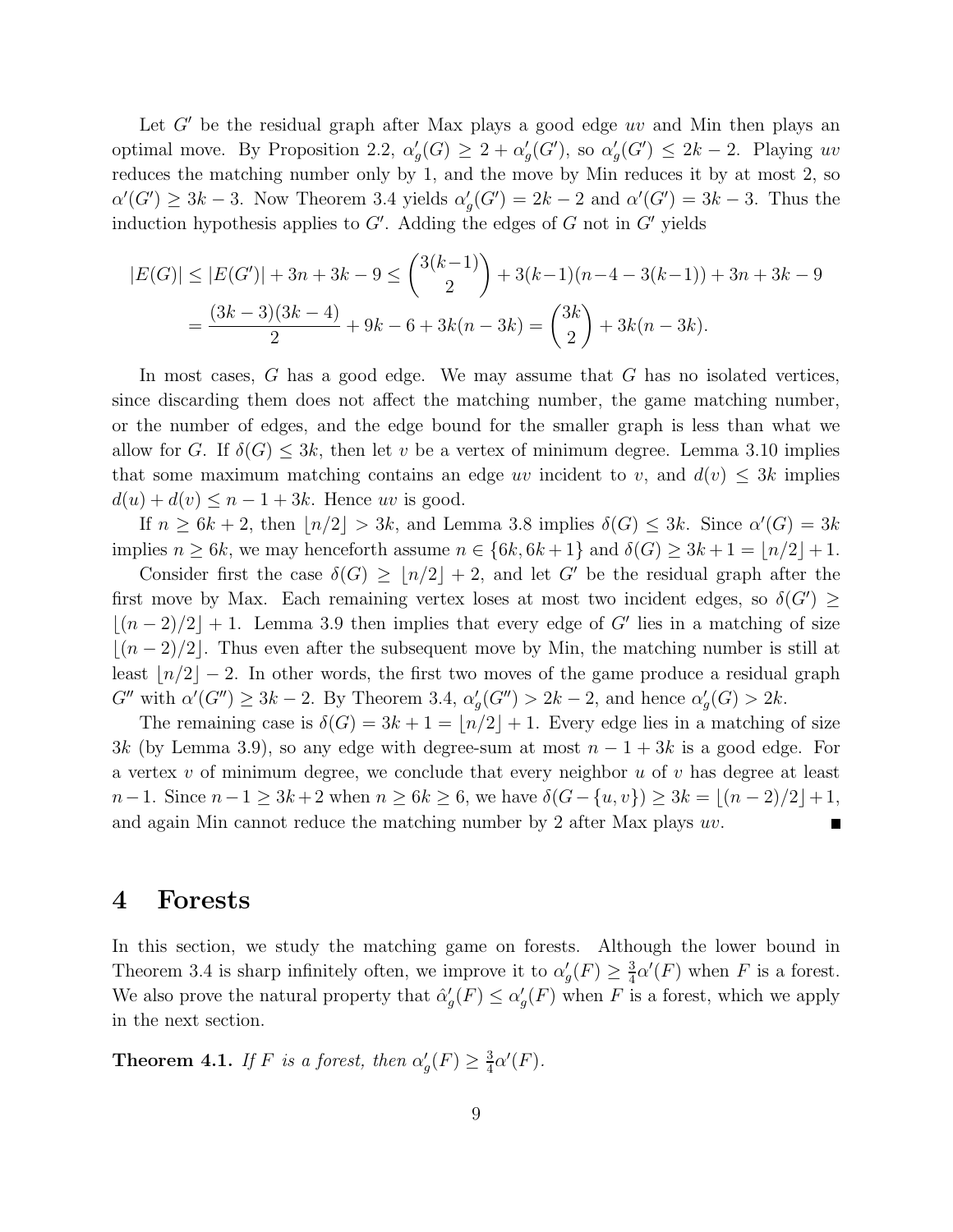*Proof.* Let  $m = \alpha'(F)$ . Since the matching number of the residual graph is 0 at the end of the game, the number of moves played is  $m - k$ , where k is the number of moves on which the matching number of the residual forest declines by 2. Such moves can only occur when the residual forest has a nonstar component.

Suppose that such a component still exists at the beginning of a given round. Let  $x$  be an endpoint of a longest path P, with P starting  $x, w, v, \ldots$  Max plays an edge vu in a maximum matching of  $F - wv$  (see Lemma 3.10). This move reduces  $\alpha'$  by 1, as does the later move in the remaining star at  $w$  (whenever played).

The response by Min reduces  $\alpha'$  by at most 2. Such moves by Min can occur only after moves by Max that guarantee two good moves. In following the move-by-move sequence of values of  $\alpha'$  on the residual graph, we associate four units from  $\alpha'(G)$  with each such reduction by 2: the two lost on that move by Min, the one lost on the preceding move by Max, and the one lost when an edge is later played in the resulting star left at  $w$ . Hence  $m \geq 4k$ , and at least  $3m/4$  moves are played.

We next obtain a sufficient condition for sharpness in Theorem 4.1.

Theorem 4.2. *Let* n *be a multiple of* 8*. If an* n*-vertex forest* F *has* n/2 *leaves, and the leaves are covered by*  $n/4$  *disjoint copies of*  $P_4$ *, then*  $\alpha'$  $G'_{g}(F) = \frac{3}{4}\alpha'(F) = \frac{3}{8}n.$ 

*Proof.* By the covering condition, no two leaves have a common neighbor, so the pendant edges form a perfect matching, and then the upper bound follows from Theorem 4.1.

We provide a strategy for Min. In each of the first  $n/8$  rounds, Min ensures that two vertices become isolated (at most two untouched copies among the  $n/4$  special copies of  $P_4$ will be used). Isolating  $n/4$  vertices ensures that at most  $\frac{3}{8}n$  edges will be played.

If Max plays an edge in one of the copies of  $P_4$ , then Min plays the central edge in another copy of  $P_4$ . If Max plays an edge joining two copies of  $P_4$  (they need not still be intact), then this move already isolates two vertices. Min then plays an edge at a leaf in one of these copies, if such an edge exists, or otherwise plays any edge in an untouched copy of P4.

Forests satisfying the conditions of Theorem 4.2 are obtained from  $rP_4$  by adding edges joining components. For example, one may add a pendant edge at every vertex of  $P_{4k}$ .

The statement  $\hat{\alpha}'_c$  $\alpha'_g(G) \leq \alpha'_g$  $g'_{g}(G)$  essentially means that there is no advantage to playing second rather than first. When this holds in a hereditary family, there is also no advantage to skipping a turn. We prove this for the family of forests. As in Theorem 2.3, the inductive proof is facilitated by simultaneously proving another claim, which is that adding star components does not affect the game on the original forest  $F$ ; neither player can gain by playing on the added star instead of F.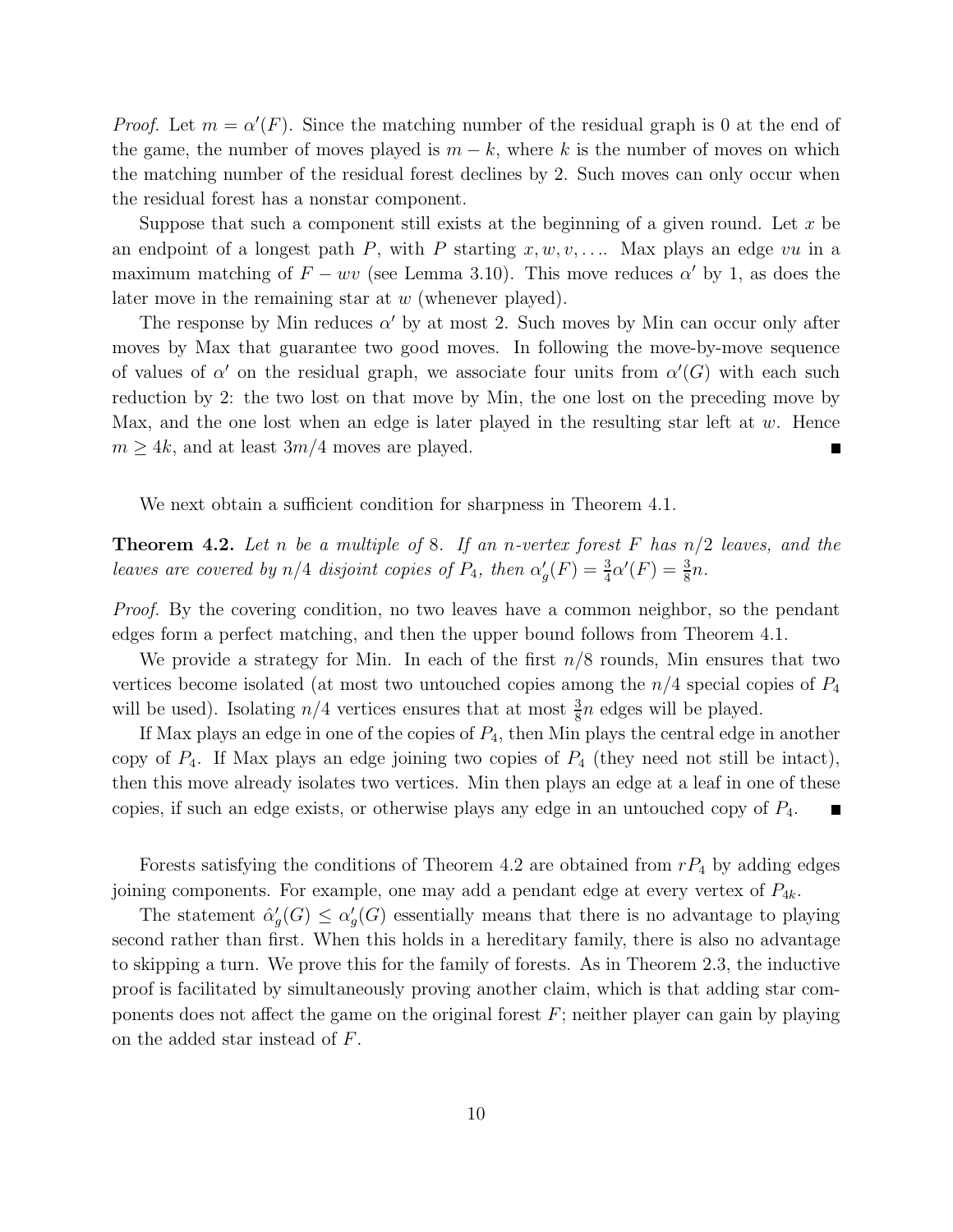**Theorem 4.3.** For every forest F and all  $t \in \mathbb{N}$ , the following two statements hold:  $(1)$   $\hat{\alpha}'_c$  $g'(F) \leq \alpha'_g$  $'_{g}(F).$  $(2)$   $\hat{\alpha}'_c$  $g'_{g}(F+K_{1,t})=1+\hat{\alpha}'_{g}$  $'_{g}(F)$  and  $\alpha'_{g}$  $g'(F+K_{1,t})=1+\alpha'_{s}$  $'_{g}(F).$ 

*Proof.* We use induction on  $|V(F)|$ . Both statements hold by inspection for  $|V(F)| \leq 2$ , so consider larger F. Suppose that  $(1)$  and  $(2)$  hold for forests smaller than F.

Step 1: (1) holds for F. Let  $k = \hat{\alpha}'_c$  $g'(F)$ . By Theorem 2.3, the claim holds unless  $\alpha'_{\epsilon}$  $g'(F) = k - 1$ . Since  $\hat{\alpha}'_g$  $g'(F) = \alpha'_g$  $g'(F)$  when every component is a star, we may choose a non-star component  $C$  in  $F$ . Since  $C$  is not a star, a longest path in  $C$  has at least four vertices; let the first three be  $u, v, w$  in order  $(u$  is a leaf).

Let  $F' = F - \{v, w\}$ . By Proposition 2.2,  $\hat{\alpha}'_c$  $g'(F) \leq 1 + \alpha'_g$  $'_{g}(F')$ , so  $\alpha'_{g}$  $'_{g}(F') \geq k - 1.$ Similarly,  $\alpha'$  $g'(F) \geq 1 + \hat{\alpha}_g'$  $'_{g}(F')$ , so  $\hat{\alpha}'_{g}$  $g'(F') \leq k-2$ . Now Theorem 2.3 requires  $\alpha'_g$  $'_{g}(F') = k - 1$ and  $\hat{\alpha}'_c$  $g'(F') = k - 2$ . By Corollary 2.4, also  $\alpha'_{g'}$  $g'(F - w) = k - 1.$ 

Obtain  $F^*$  from F by deleting v and all its neighbors; note that  $F - w = F^* + K_{1,t-1}$ , where  $t = d(v)$ . Moreover,  $F^*$  differs from  $F'$  only by deleting isolated vertices, so  $\alpha'$  $g'(F^*) = \alpha'_g$  $'_{g}(F')$ . Applying  $(2)$  to the smaller forest  $F^*$  now yields the contradiction

$$
k - 1 = \alpha_g'(F - w) = \alpha_g'(F^* + K_{1,t-1}) = 1 + \alpha_g'(F^*) = 1 + \alpha_g'(F') = k.
$$

Step 2: *(2) holds for* F*.* We prove the four needed inequalities by considering an optimal first move uv in the Min-start or Max-start game on F or on  $F + K_{1,t}$ . In the displayed computations when uv is chosen from  $F + K_{1,t}$ , we use the choice of uv, the validity of (2) for  $F'$ , and Proposition 2.2, in that order. When uv is an optimal first move on  $F$ , we use the same three facts in the reverse order. In each case, let  $F' = F - \{u, v\}$  when  $uv \in E(F)$ .

**2a:** uv is an optimal first move in the Min-start game on  $F + K_{1,t}$ . If  $uv \notin E(F)$ , then  $\hat{\alpha}'_c$  $G'_g(F+K_{1,t})=1+\alpha'_g$  $g'(F) \geq 1 + \hat{\alpha}_g'$  $g'(F)$ , since (1) holds for F (by Step 1). Otherwise,

$$
\hat{\alpha}'_g(F + K_{1,t}) = 1 + \alpha'_g(F' + K_{1,t}) = 1 + \alpha'_g(F') + 1 \ge 1 + \hat{\alpha}'_g(F).
$$

2b: uv *is an optimal first move in the Min-start game on* F*:*

$$
\hat{\alpha}'_g(F + K_{1,t}) \le 1 + \alpha'_g(F' + K_{1,t}) = 1 + \alpha'_g(F') + 1 = 1 + \hat{\alpha}'_g(F).
$$

2c: uv *is an optimal first move in the Max-start game on* F*:*

$$
\alpha'_g(F + K_{1,t}) \ge 1 + \hat{\alpha}'_g(F' + K_{1,t}) = 1 + \hat{\alpha}'_g(F') + 1 = 1 + \alpha'_g(F).
$$

2d: uv is an optimal first move in the Max-start game on  $F + K_{1,t}$ . If uv  $\notin E(F)$ , then  $\alpha'_{\epsilon}$  $g'(F+K_{1,t})=1+\hat{\alpha}_g'$  $g'(F) \leq 1 + \alpha'_g$  $g'(F)$ , since (1) holds for F (by Step 1). Otherwise,

$$
\alpha'_g(F + K_{1,t}) = 1 + \hat{\alpha}'_g(F' + K_{1,t}) = 1 + \hat{\alpha}'_g(F') + 1 \le 1 + \alpha'_g(F).
$$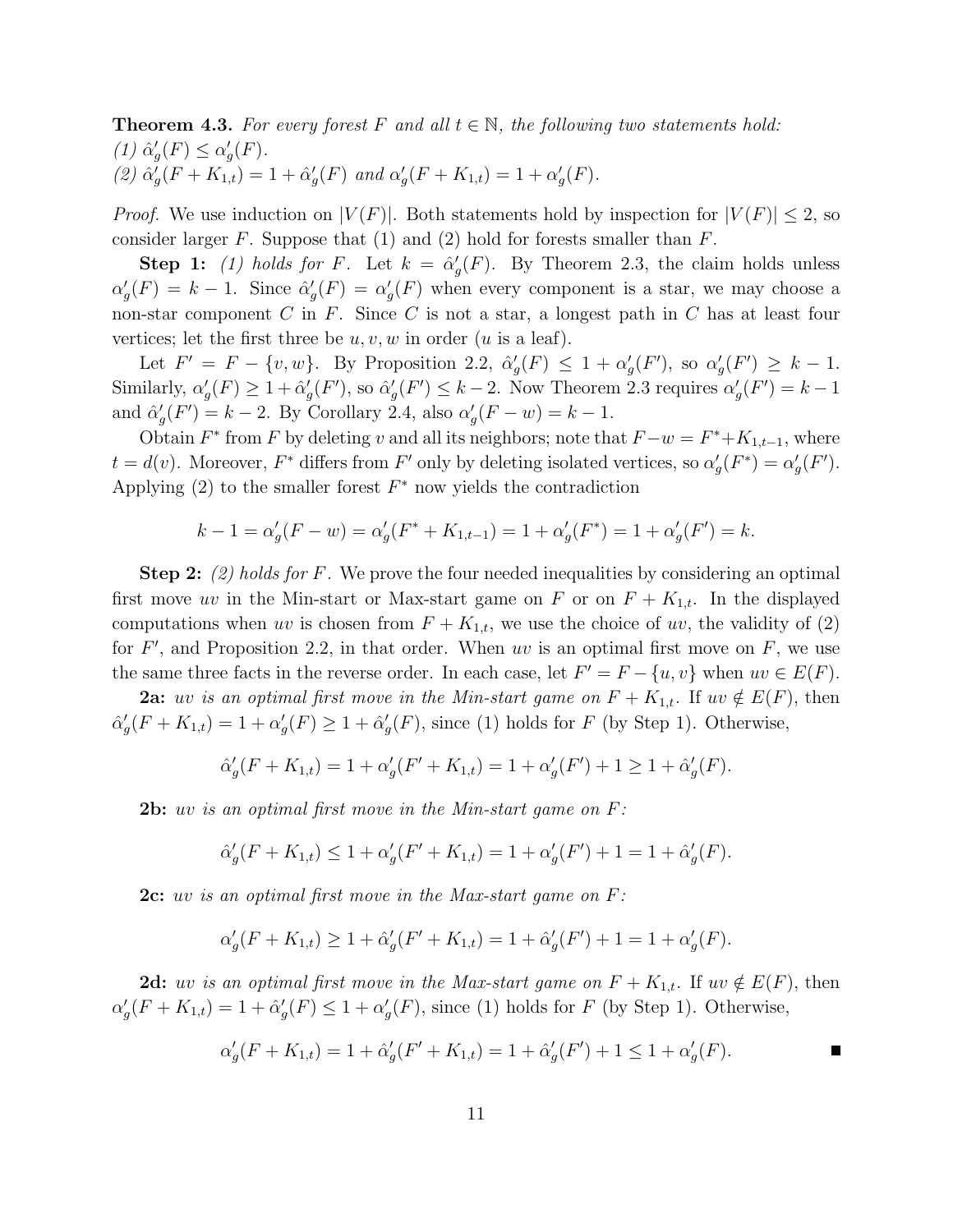### 5 Graphs with Small Maximum Degree

The following corollary of Theorem 4.3 is sometimes useful.

Corollary 5.1. *For a forest* F *and an integer* t*, an optimal move by the first player in the game on* F *is also optimal for that player on*  $F + K_{1,t}$ .

*Proof.* Consider the Max-start game; the proof for the Min-start game is analogous. Let uv be an optimal first move in the Max-start game on F, and let  $F' = F - \{u, v\}$ . Using Proposition 2.2 and Theorem 4.3 twice each yields

$$
1 + \hat{\alpha}'_g(F') = \alpha'_g(F) = \alpha'_g(F + K_{1,t}) - 1 \ge \hat{\alpha}'_g(F' + K_{1,t}) = 1 + \hat{\alpha}'_g(F').
$$

Hence  $\alpha'$  $g'(F+K_{1,t})=1+\hat{\alpha}_g'$  $g'(F' + K_{1,t})$ , making uv an optimal move for Max on  $F + K_{1,t}$ .

As an application of Corollary 5.1, we determine the asymptotic value of  $\alpha'$  $G_{g}(P_n)$ . While the corollary is not strictly needed to prove this result, it simplifies the argument.

**Theorem 5.2.** For all n, we have  $3\left|\frac{n}{7}\right|$  $\frac{n}{7}$   $\leq \alpha'_{g}$  $\binom{n}{g}(P_n) \leq 3 \left\lceil \frac{n}{7} \right\rceil$  $\frac{n}{7}$ .

*Proof.* For  $7k \leq n \leq 7k + 6$ , the claimed statement is  $3k \leq \alpha'$  $g'(P_n) \leq 3(k+1)$ . Hence it suffices to prove the claim when  $7 | n$  and apply monotonicity from Theorem 2.3(2).

At each point during a game on  $P_{7k}$ , the residual graph is a disjoint union of paths. Each move increases the number of components in the residual graph by at most 1.

*Upper bound:* We give a strategy for Min. Min always plays the second edge of a longest remaining path, unless only isolated vertices and edges remain. Let t be the number of turns played when the second phase begins, with  $s_1$  isolated vertices and  $s_2$  isolated edges. There are at most  $t + 1$  components at that time, so  $s_1 + s_2 \le t + 1$ . Since each move deletes two vertices,  $s_1 + 2s_2 + 2t = 7k$ . Now

$$
7k + s_1 = 2t + 2s_2 + 2s_1 \le 2t + 2(t + 1) = 4t + 2.
$$

Since each move by Min in the first phase isolates at least one vertex,

$$
(t-1)/2 \le s_1 \le 4t + 2 - 7k.
$$

Simplifying yields  $t \geq \lceil (14k-5)/7 \rceil = 2k$ . Moreover,  $s_1 \geq \lceil (t-1)/2 \rceil \geq k$ . Since exactly  $s_1$  vertices remain unmatched at the end of the game,  $\alpha'$  $g'(P_{7k}) \le (n - s_1)/2 \le 3k.$ 

*Lower bound*: We give a strategy for Max. Max always plays the third edge of a longest remaining path, unless no remaining path has four vertices, in which case Max plays any edge of a longest remaining path. By Corollary 5.1, we may assume that Min plays an isolated edge only when no other moves remain.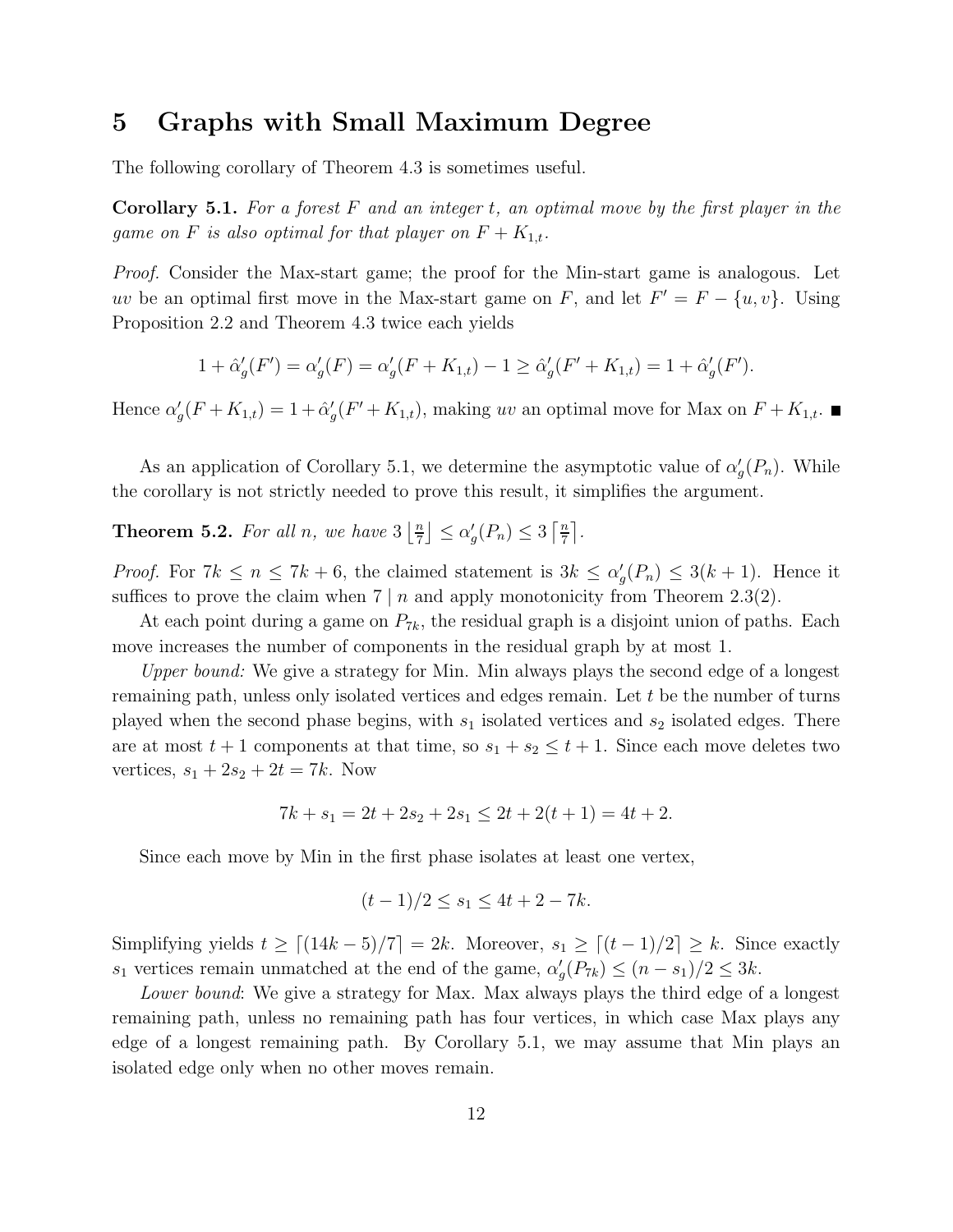Let t be the number of turns played when the second phase begins, with  $s_i$  remaining components having i vertices, for  $i \leq 3$ . Since each previous move by Max created an isolated edge, and no isolated edges have yet been played,  $s_2 \geq t/2$ . Each move has increased the number of components by at most 1, so  $s_1 + s_2 + s_3 \le t + 1$ . Thus  $s_1 + s_3 \le t/2 + 1$ .

Counting the vertices played and the vertices remaining yields

$$
7k = 2t + s_1 + 2s_2 + 3s_3 \ge 2t + (s_1 + s_3) + 2s_2 \ge 3t + (s_1 + s_3),
$$

so  $s_1 + s_3 \leq 7k - 3t$ . The sum of 1/7 times this inequality and 6/7 times  $s_1 + s_3 \leq t/2 + 1$ is  $s_1 + s_3 \leq k + 6/7$ . By integrality,  $s_1 + s_3 \leq k$ . At the end of the game, exactly  $s_1 + s_3$ vertices remain unmatched, so  $\alpha'$  $'_{g}(P_{7k}) \geq 3k.$ π

Our final results concern regular graphs. When G is 3-regular,  $\alpha'(G) \geq \lceil 4(|V(G)| - 1)/9 \rceil$ , and this is sharp [1]. We seek an analogous sharp lower bound for  $\alpha'$  $G<sub>g</sub>(G)$  in terms of  $|V(G)|$ . Using the bound for  $\alpha'(G)$ , Theorem 3.4 yields approximately  $\alpha'(G) \geq \frac{8}{27} |V(G)|$ . An easy argument proves a stronger bound, which we phrase for general regular graphs.

**Proposition 5.3.** *If* G *is a connected n-vertex r-regular graph, then*  $\alpha'$  $G'_{g}(G) \geq \frac{rn-2}{4r-3}$  $\frac{rn-2}{4r-3}$ .

*Proof.* We give a strategy for Max to ensure that edges are removed from the residual graph "slowly". Max first plays any edge. On each turn thereafter, Max plays any edge incident to a vertex of smallest nonzero degree.

Since G is connected, the residual graph at any time after the first move has a vertex of nonzero degree less than r. Thus each move by Max after the first deletes at most  $2r - 2$ edges. Each move by Min deletes at most  $2r - 1$  edges. Since Max moves before Min, after k turns the residual graph contains at least  $\frac{r}{2}n - \left\lfloor \frac{4r-3}{2} \right\rfloor$  $\left[\frac{a-3}{2}k\right] - 1$  edges. To end the game, all edges must be deleted. At that time  $k \geq \frac{rn-2}{4r-3}$  $\frac{rn-2}{4r-3}.$ 

For  $r \geq 5$ , the bound from Proposition 5.3 is weaker than the bound obtained from Theorem 3.4 by using the best-known lower bounds on  $\alpha'(G)$ . Henning and Yeo [11] proved  $\alpha'(G) \geq \frac{(r^3-r^2-2)n-2r+2}{2r^3-6r}$  $\frac{2-2n-2r+2}{2r^3-6r}$  for odd r, and this is sharp. Multiplied by 2/3 from Theorem 3.4, the lower bound on  $\alpha'$  $g'_{g}(G)$  would be asymptotic to  $n/3$  for large r and n, while the lower bound from Proposition 5.3 is only about  $n/4$ .

However, for  $r = 3$  Proposition 5.3 yields  $\alpha'$  $\frac{1}{g}(G) \geq \frac{n}{3} - \frac{2}{9}$  $\frac{2}{9}$ . It is easy but tedious to improve the lower bound to  $n/3$  by considering the end of the game. If Min moves last and still eliminates five remaining edges, then the play by Min is the center of a double star, and the previous move by Max could not have reduced all four leaves to degree 1. Hence a vertex of degree 1 was available to Max, and Max would have deleted only three edges instead of four. This implies that the last two moves delete at most eight edges. Case analysis along these lines improves the additive constant to 0. We omit the details, partly since we do not believe that 1/3 is the best coefficient on the linear term.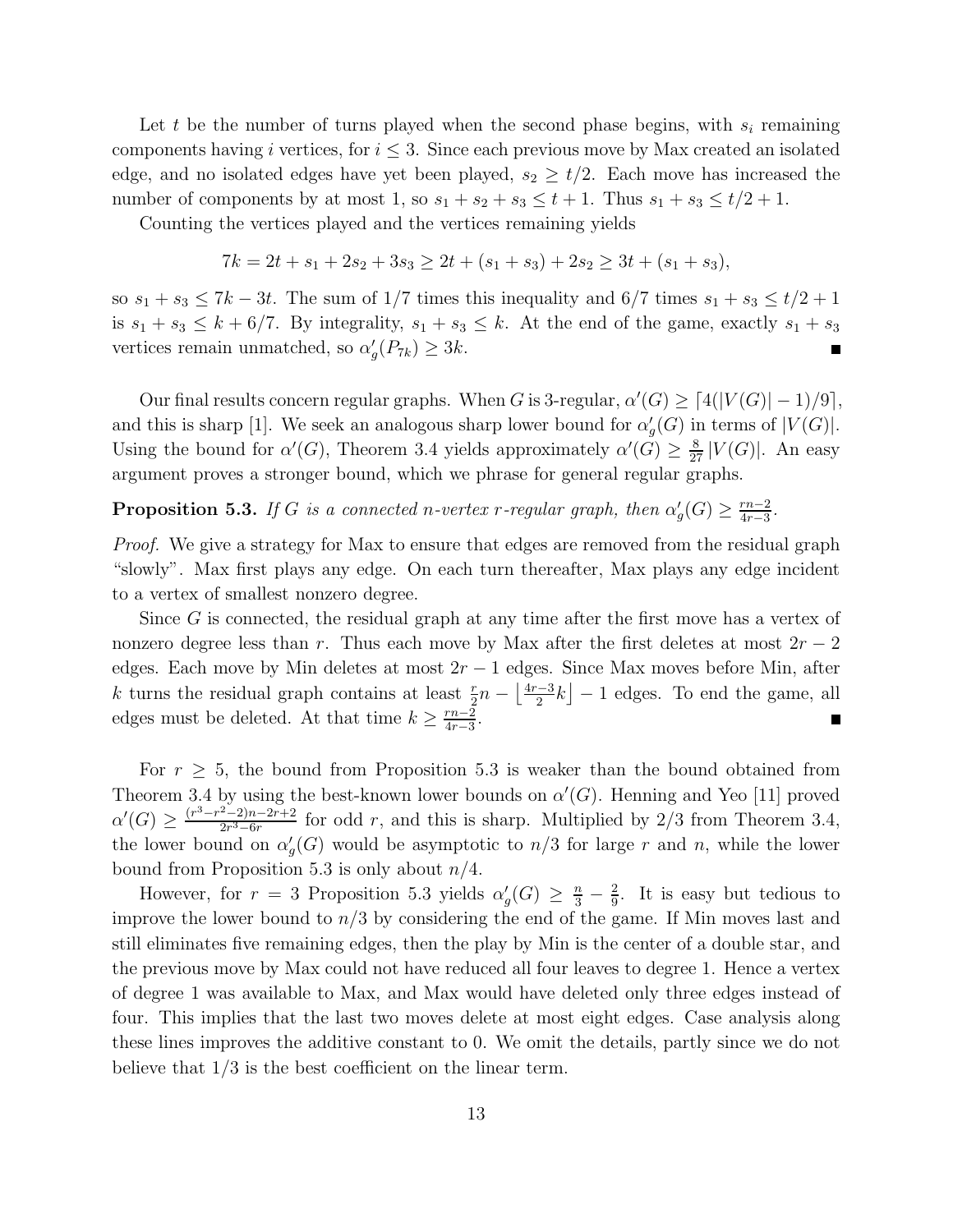**Example 5.4.** For 3-regular graphs not required to be connected, there is an *n*-vertex graph with  $\alpha'$  $G'_g(G) = \hat{\alpha}'_g$  $g'_{g}(G) = 3n/8$  when 16 | n. Each component H has a central vertex x whose deletion leaves  $3K$ , where K is the 5-vertex graph obtained by subdividing one edge of  $K_4$ .

A short case analysis shows that  $\alpha'$  $g'_g(H) = \hat{\alpha}_g'$  $g'(H) = 6$ , with four vertices isolated at the end of the game. Since  $\alpha'$  $g'_g(H) = \hat{\alpha}_g'$  $g'(H)$  and the value is even, each player can respond to the other in the same component and guarantee never doing worse than  $3n/8$ , component by component.

Within the smaller family of connected cubic graphs, our construction is weaker.

**Theorem 5.5.** *There is a sequence*  $G_1, G_2, \ldots$  *of connected cubic graphs such that*  $\alpha'$  $_g'(G_k) <$  $(7/18)|V(G_k)|.$ 

*Proof.* Again let K be the 5-vertex graph formed by subdividing one edge of  $K_4$ . Let  $T_k$ denote the *complete cubic tree of height* k, the rooted tree in which each non-leaf vertex has degree 3 and each leaf has distance k from the root. Let  $G_k$  be the 3-regular graph formed by identifying each leaf in  $T_{k+1}$  with the vertex of degree 2 in a copy of K. Note that  $G_0$  is the graph in Example 5.4.

When every non-leaf vertex in a tree has degree 3, the number of leaves is the number of non-leaves plus 2. Since  $T_{k+1}$  has  $3 \cdot 2^k$  leaves, it thus has  $3 \cdot 2^k - 2$  non-leaves, and  $G_k$  has  $18 \cdot 2^k - 2$  vertices.

We give a strategy for Min in the game on  $G_k$ . Let B be the 6-vertex graph consisting of K plus a pendant edge at the vertex having degree 2 in K. In  $G_k$  there are  $3 \cdot 2^k$  copies of B, each containing one leaf of  $T_{k+1}$  as its cut-vertex. Let F be the set of three edges in B that lie in no perfect matching in B.

If a move by Max is the first edge played in some copy of B, then Min plays an edge of  $F$  in that copy of  $B$  (at least one such edge is available). Otherwise, Min plays an edge of  $F$  in some other copy of  $B$ , if possible. If already some edge has been played in every copy of B, then Min plays any legal move.

Min thus ensures that at most two edges are played in each copy of B. To bound the number of edges played in  $T_{k+1}$  that are not in the copies of B, we bound  $\alpha'(T_k)$ . Let S be the set of vertices in  $T_k$  whose distance from a nearest leaf is odd. Since  $T_k - S$ has no edges,  $\alpha'(T_k) \leq |S|$ . Since the number of vertices at distance i from the root is at most half the number of vertices at distance  $i + 1$ , we have  $|S| \leq (1/3)|V(T_k)|$ . Thus  $\alpha'(T_k) \le |(1/3)(6 \cdot 2^{k-1} - 2)| = 2^k - 1$ . It now follows that

$$
\alpha_g'(G_k) \le 2^k - 1 + 6 \cdot 2^k = 7 \cdot 2^k - 1 < \frac{7}{18}(18 \cdot 2^k - 2).
$$

Note that in Theorem 5.5 we did not determine  $\alpha'$  $\mathcal{G}_g(G_k)$ . In fact, Max can force two edges in each copy of B and can force a matching that covers  $S$  in  $T_k$ , so the bound is essentially sharp. We omit these arguments, because the relevant question here is the upper bound.